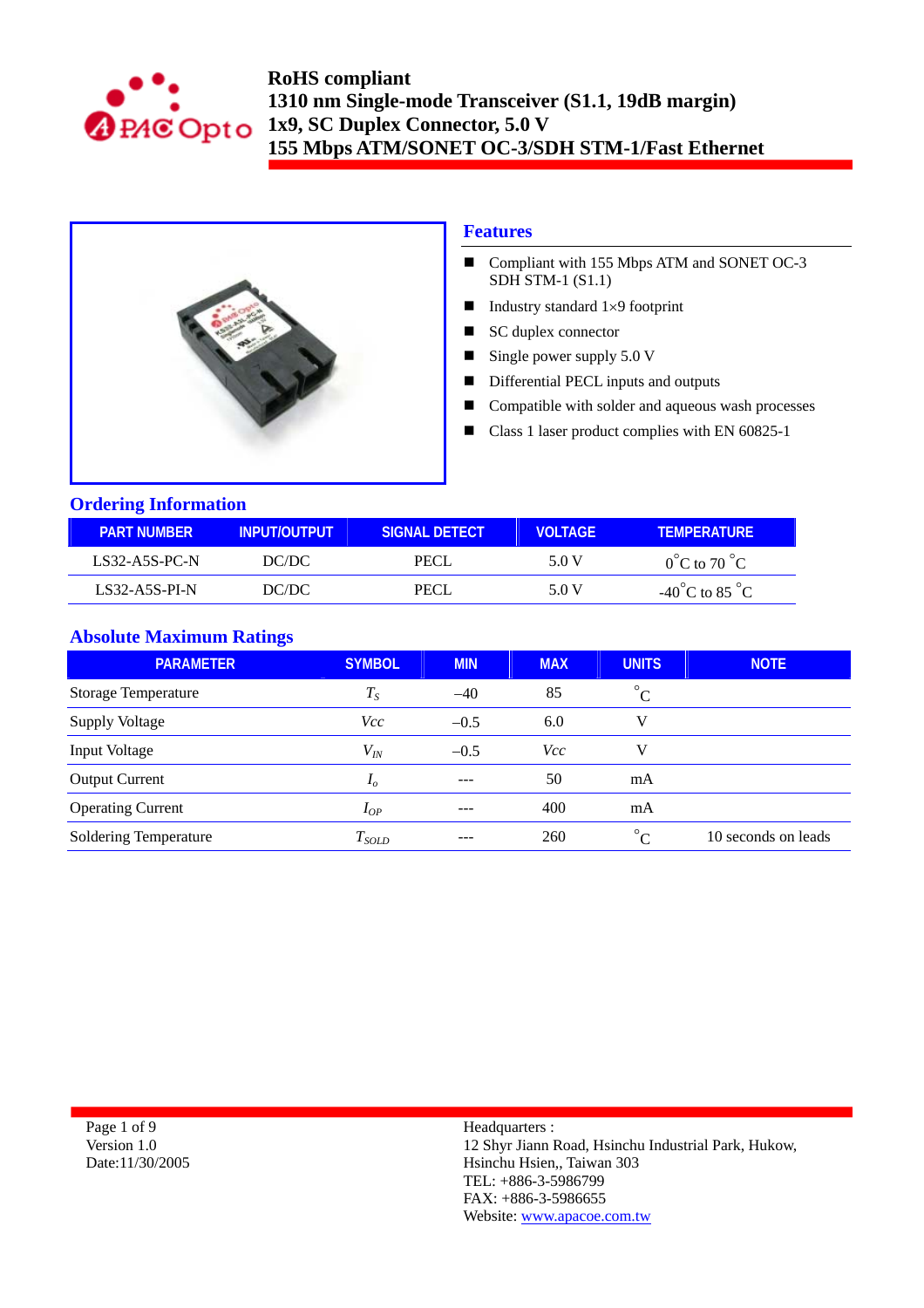

## **Operating Environment**

| <b>PARAMETER</b>                                          | <b>SYMBOL</b> | <b>MIN</b> | <b>MAX</b> | <b>UNITS</b> | <b>NOTE</b> |
|-----------------------------------------------------------|---------------|------------|------------|--------------|-------------|
| <b>Ambient Operating Temperature</b><br>$(LS32-A5S-PC-N)$ | $T_{AMB}$     |            | 70         |              |             |
| <b>Ambient Operating Temperature</b><br>$(LS32-A5S-PI-N)$ | $T_{AMB}$     | $-40$      | 85         |              |             |
| <b>Supply Voltage</b>                                     | Vcc           | 4.75       | 5.25       |              |             |

## **Transmitter Electro-optical Characteristics**

# $(Vec = 4.75 \text{ V to } 5.25 \text{ V}, \text{L}S32\text{-}A5\text{S-PC-}N: T_A = 0\text{°C to } 70\text{°C}, \text{L}S32\text{-}A5\text{S-PI-}N: T_A = -40\text{°C to } 85\text{°C})$

| <b>PARAMETER</b>                                      | <b>SYMBOL</b>     | <b>MIN</b> | TYP. | <b>MAX</b> | <b>UNITS</b> | <b>NOTE</b>                                                                 |
|-------------------------------------------------------|-------------------|------------|------|------------|--------------|-----------------------------------------------------------------------------|
| Data Rate                                             | B                 | 50         | 155  | <b>200</b> | Mb/s         |                                                                             |
| <b>Output Optical Power</b>                           | Pout              | $-15$      |      |            |              |                                                                             |
| $9/125 \ \mu m$ fiber                                 |                   |            |      | $-8$       | dBm          | Average                                                                     |
| <b>Extinction Ratio</b>                               | ER                | 8.2        | ---  |            | dB           |                                                                             |
| Center Wavelength                                     | $\lambda_C$       | 1261       | 1310 | 1360       | nm           |                                                                             |
| Spectral Width (RMS)                                  | $\Delta \lambda$  | --         |      | 4          | nm           |                                                                             |
| Rise/Fall Time $(10-90%)$                             | $T_{r,f}$         | ---        |      | 2          | ns           |                                                                             |
| Output Eye                                            |                   |            |      |            |              | Compliant with Telcordia GR-253-CORE Issue 3 and ITU-T recommendation G-957 |
| Power Supply Current                                  | $I_{CC}$          |            |      | 140        | mA           | Note 1                                                                      |
| Transmitter Data Input Voltage-High                   | $V_{IH} - V_{CC}$ | $-1.1$     |      | $-0.74$    | V            | Note 2                                                                      |
| Transmitter Data Input Voltage-Low                    | $V_{IL} - V_{CC}$ | $-2.0$     |      | $-1.58$    | V            | Note 2                                                                      |
| <b>Transmitter Data Input Differential</b><br>Voltage | $V_{DIFF}$        | 0.3        |      | 1.6        | V            | Note 2                                                                      |

Note 1: Not including the terminations.

Note 2: These inputs are compatible with 10K, 10KH and 100K ECL and PECL input.

Page 2 of 9 Version 1.0 Date:11/30/2005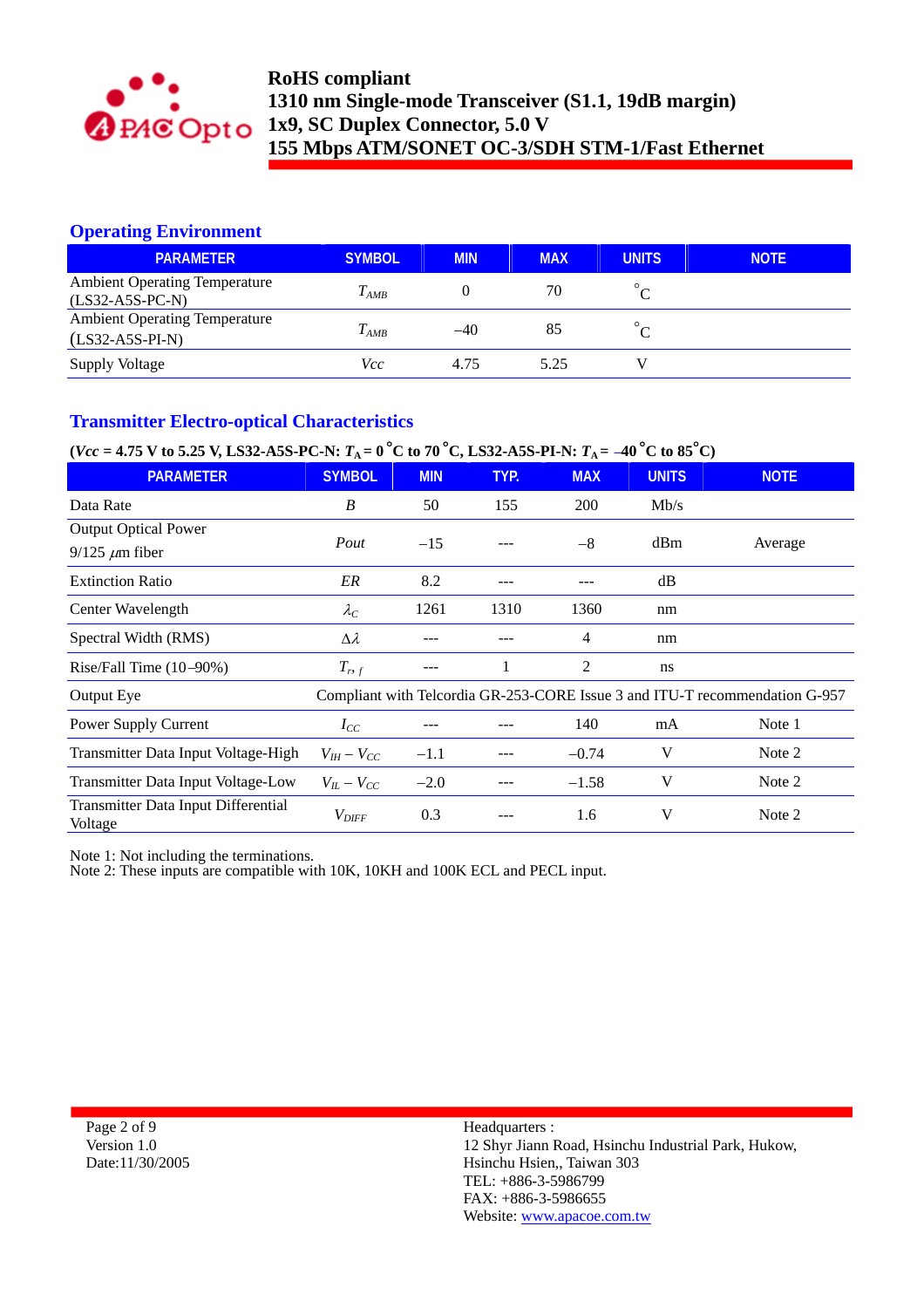

## **Receiver Electro-optical Characteristics**

| ( $Vec = 4.75$ V to 5.25 V, LS32-A5S-PC-N: $T_A = 0$ °C to 70 °C, LS32-A5S-PI-N: $T_A = -40$ °C to 85 °C) |  |  |
|-----------------------------------------------------------------------------------------------------------|--|--|
|-----------------------------------------------------------------------------------------------------------|--|--|

| <b>PARAMETER</b>                                    | <b>SYMBOL</b>     | <b>MIN</b>       | TYP.  | <b>MAX</b> | <b>UNITS</b> | <b>NOTE</b> |
|-----------------------------------------------------|-------------------|------------------|-------|------------|--------------|-------------|
| Data Rate                                           | B                 | 50               | 155   | 200        | Mb/s         |             |
| Optical Input Power-maximum                         | $P_{I\!N}$        | $\boldsymbol{0}$ |       |            | dBm          | Note 1      |
| <b>Optical Input Power-minimum</b><br>(Sensitivity) | $P_{I\!N}$        |                  |       | $-34$      | dBm          | Note 1      |
| <b>Operating Center Wavelength</b>                  | $\lambda_C$       | 1260             |       | 1610       | nm           |             |
| <b>Signal Detect-Asserted</b>                       | $P_{A}$           | ---              |       | $-34$      | dBm          | Average     |
| <b>Signal Detect-Deasserted</b>                     | $P_D$             | $-47$            | $---$ | ---        | dBm          | Average     |
| Signal Detect-Hysteresis                            | $P_A - P_D$       | 1.0              |       |            | dB           |             |
| Signal Detect Output voltage-High                   | $V_{OH} - V_{CC}$ | $-1.1$           |       | $-0.74$    | V            | Note 2      |
| Signal Detect Output voltage-Low                    | $V_{OL} - V_{CC}$ | $-2.0$           |       | $-1.58$    | V            | Note 2      |
| Power Supply Current                                | $I_{CC}$          |                  |       | 100        | mA           | Note 3      |
| Data Output Rise, Fall Time (10-90%)                | $T_{r,f}$         | ---              | 1     | 2          | ns           |             |
| Data Output Voltage-High                            | $V_{OH}-V_{CC}$   | $-1.1$           |       | $-0.74$    | V            | Note 2      |
| Data Output Voltage-Low                             | $V_{OL} - V_{CC}$ | $-2.0$           |       | $-1.58$    | V            | Note 2      |

Note 1: The input data is at 155.52 Mbps,  $2^{23}$ -1 PRBS data pattern with 72 "1"s and 72 "0"s inserted per the ITU-T recommendation G.958 Appendix 1. The receiver is guaranteed to provide output data with Bit Error Rate (BER) better than or equal to  $1\times10^{-10}$ .<br>Note 2: These outputs are compatible with 10K, 10KH and 100K ECL and PECL input.

Note 2: These outputs are compatible with 10K, 10KH and 100K ECL and PECL input.<br>Note 3: The current exclude the output load current.

Page 3 of 9 Version 1.0 Date:11/30/2005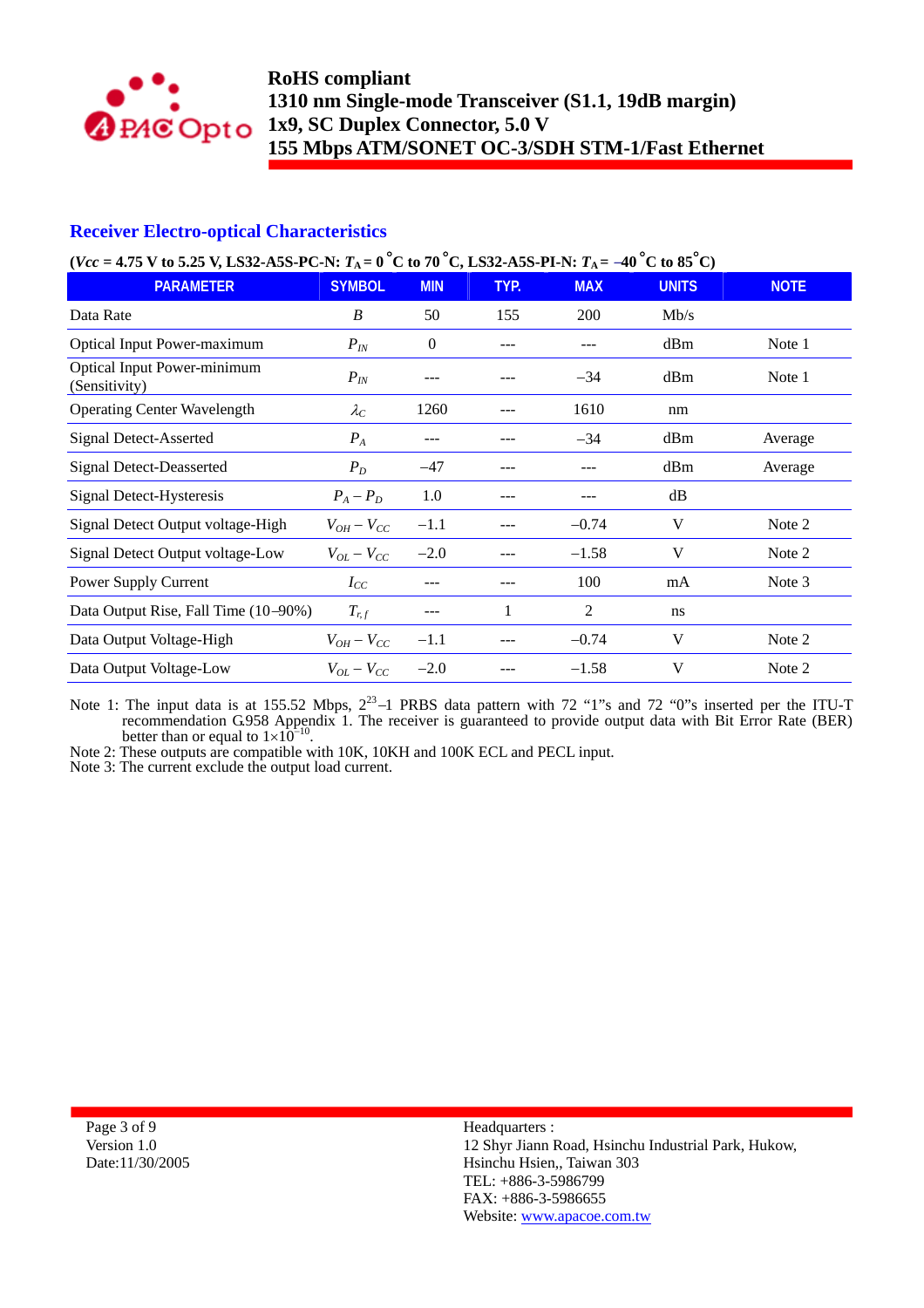

### **Block Diagram of Transceiver**



#### **Transmitter Section**

The transmitter section consists of a 1310 nm InGaAsP laser in an eye safe optical subassembly (OSA) which mates to the fiber cable. The laser OSA is driven by a LD driver IC which converts differential input PECL logic signals into an analog laser driving current.

#### **Receiver Section**

The receiver utilizes an InGaAs PIN photodiode mounted together with a trans-impedance preamplifier IC in an OSA. This OSA is connected to a circuit providing post-amplification quantization, and optical signal detection.

#### **Receiver Signal Detect**

Signal Detect is a basic fiber failure indicator. This is a single-ended PECL output. As the input optical power is decreased, Signal Detect will switch from high to low (deassert point) somewhere between sensitivity and the no light input level. As the input optical power is increased from very low levels, Signal Detect will switch back from low to high (assert point). The assert level will be at least 1.0 dB higher than the deassert level.

Page 4 of 9 Version 1.0 Date:11/30/2005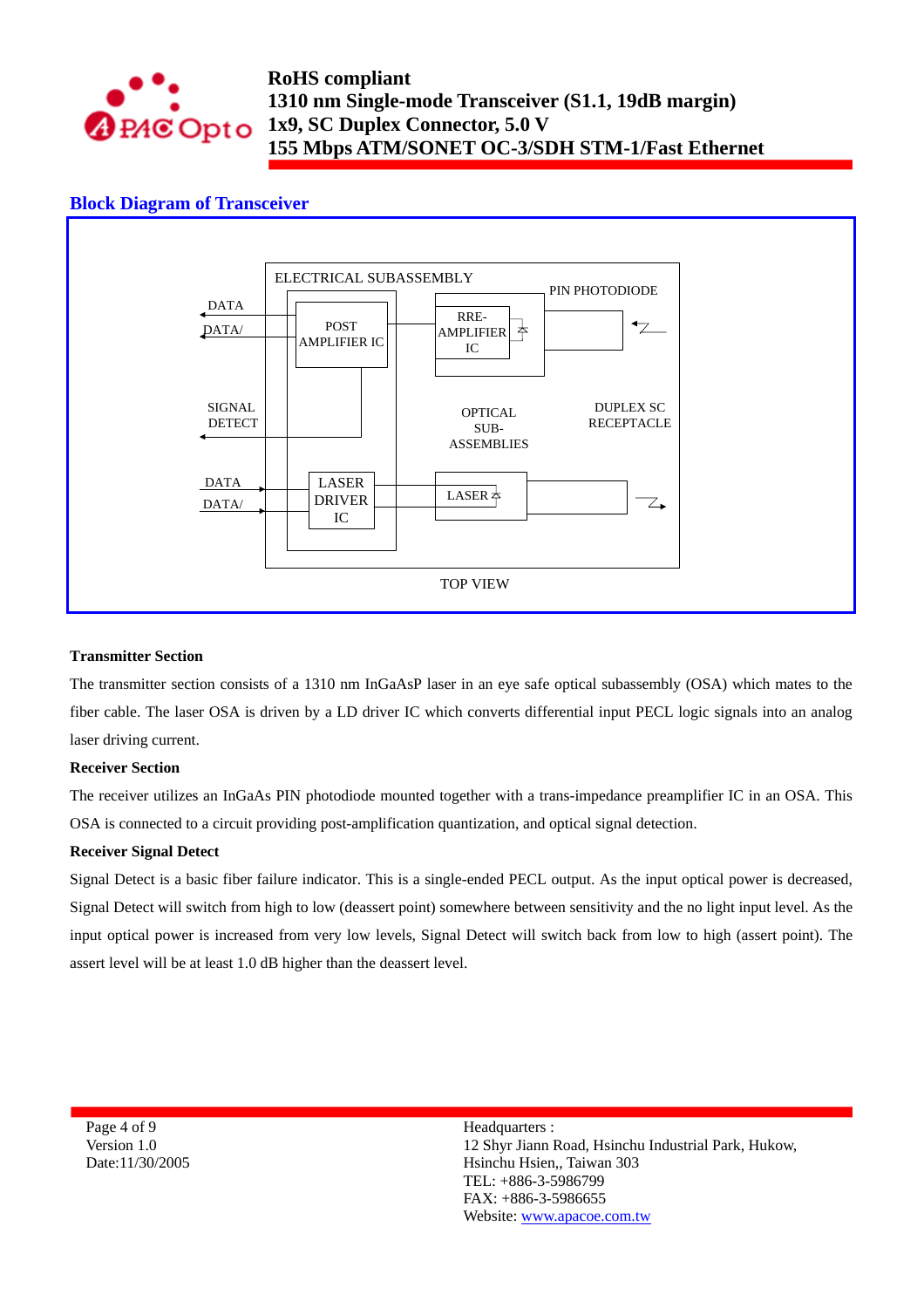

### **Connection Diagram**

| Pin-Out |                                          |                 |  |
|---------|------------------------------------------|-----------------|--|
|         | <b>1. RX GND</b><br>$2. RD+$<br>$3. RD-$ | N/C             |  |
|         | <b>4. SD</b><br>5. VCCR                  | <b>TOP VIEW</b> |  |
|         | 6. VCCT<br>$7.TD-$                       |                 |  |
|         | $8. T D+$<br>9. TX GND                   | N/C             |  |

| <b>PIN</b>     | <b>SYMBOL</b> | <b>DESCRIPTION</b>                                                                                                                                                                                                                                                                                                                                                                                                                                                                                                                                                                                                                                                                                                                          |
|----------------|---------------|---------------------------------------------------------------------------------------------------------------------------------------------------------------------------------------------------------------------------------------------------------------------------------------------------------------------------------------------------------------------------------------------------------------------------------------------------------------------------------------------------------------------------------------------------------------------------------------------------------------------------------------------------------------------------------------------------------------------------------------------|
| 1              | RX GND        | Receiver Signal Ground.<br>Directly connect this pin to the receiver ground plane.                                                                                                                                                                                                                                                                                                                                                                                                                                                                                                                                                                                                                                                          |
| $\overline{2}$ | $RD+$         | $RD$ + is an open-emitter output circuit.<br>Terminate this high-speed differential PECL output with standard PECL techniques at the follow-on<br>device input pin. (See recommended circuit schematic)                                                                                                                                                                                                                                                                                                                                                                                                                                                                                                                                     |
| 3              | $RD-$         | RD- is an open-emitter output circuit.<br>Terminate this high-speed differential PECL output with standard PECL techniques at the follow-on<br>device input pin. (See recommended circuit schematic)                                                                                                                                                                                                                                                                                                                                                                                                                                                                                                                                        |
| $\overline{4}$ | SD            | Signal Detect.<br>Normal optical input levels to the receiver result in a logic "1" output, $V_{OH}$ , asserted. Low input optical<br>levels to the receiver result in a fault condition indicated by a logic "0" output $V_{OL}$ , deasserted Signal<br>Detect is a single-ended PECL output. SD can be terminated with PECL techniques via 50 $\Omega$ to $V_{CCR}$ – 2<br>V. Alternatively, SD can be loaded with a 510 $\Omega$ resistor to RX GND to conserve electrical power with<br>small compromise to signal quality. If Signal Detect output is not used, leave it open-circuited. This<br>Signal Detect output can be used to drive a PECL input on an upstream circuit, such as, Signal Detect<br>input or Loss of Signal-bar. |
| 5              | $V_{CCR}$     | Receiver Power Supply.<br>Provide +5.0 Vdc via the recommended receiver power supply filter circuit. Locate the power supply<br>filter circuit as close as possible to the $V_{CCR}$ pin.                                                                                                                                                                                                                                                                                                                                                                                                                                                                                                                                                   |
| 6              | $V_{CCT}$     | Transmitter Power Supply.<br>Provide +5.0 Vdc via the recommended transmitter power supply filter circuit. Locate the power supply<br>filter circuit as close as possible to the $V_{CCT}$ pin.                                                                                                                                                                                                                                                                                                                                                                                                                                                                                                                                             |
| 7              | $TD-$         | Transmitter Data In-Bar.<br>Terminate this high-speed differential PECL input with standard PECL techniques at the transmitter<br>input pin. (See recommended circuit schematic)                                                                                                                                                                                                                                                                                                                                                                                                                                                                                                                                                            |
| 8              | $TD+$         | Transmitter Data In.<br>Terminate this high-speed differential PECL input with standard PECL techniques at the transmitter<br>input pin. (See recommended circuit schematic)                                                                                                                                                                                                                                                                                                                                                                                                                                                                                                                                                                |
| 9              | TX GND        | Transmitter Signal Ground.<br>Directly connect this pin to the transmitter signal ground plane. Directly connect this pin to the<br>transmitter ground plane.                                                                                                                                                                                                                                                                                                                                                                                                                                                                                                                                                                               |
|                |               |                                                                                                                                                                                                                                                                                                                                                                                                                                                                                                                                                                                                                                                                                                                                             |

Page 5 of 9 Version 1.0 Date:11/30/2005 Headquarters :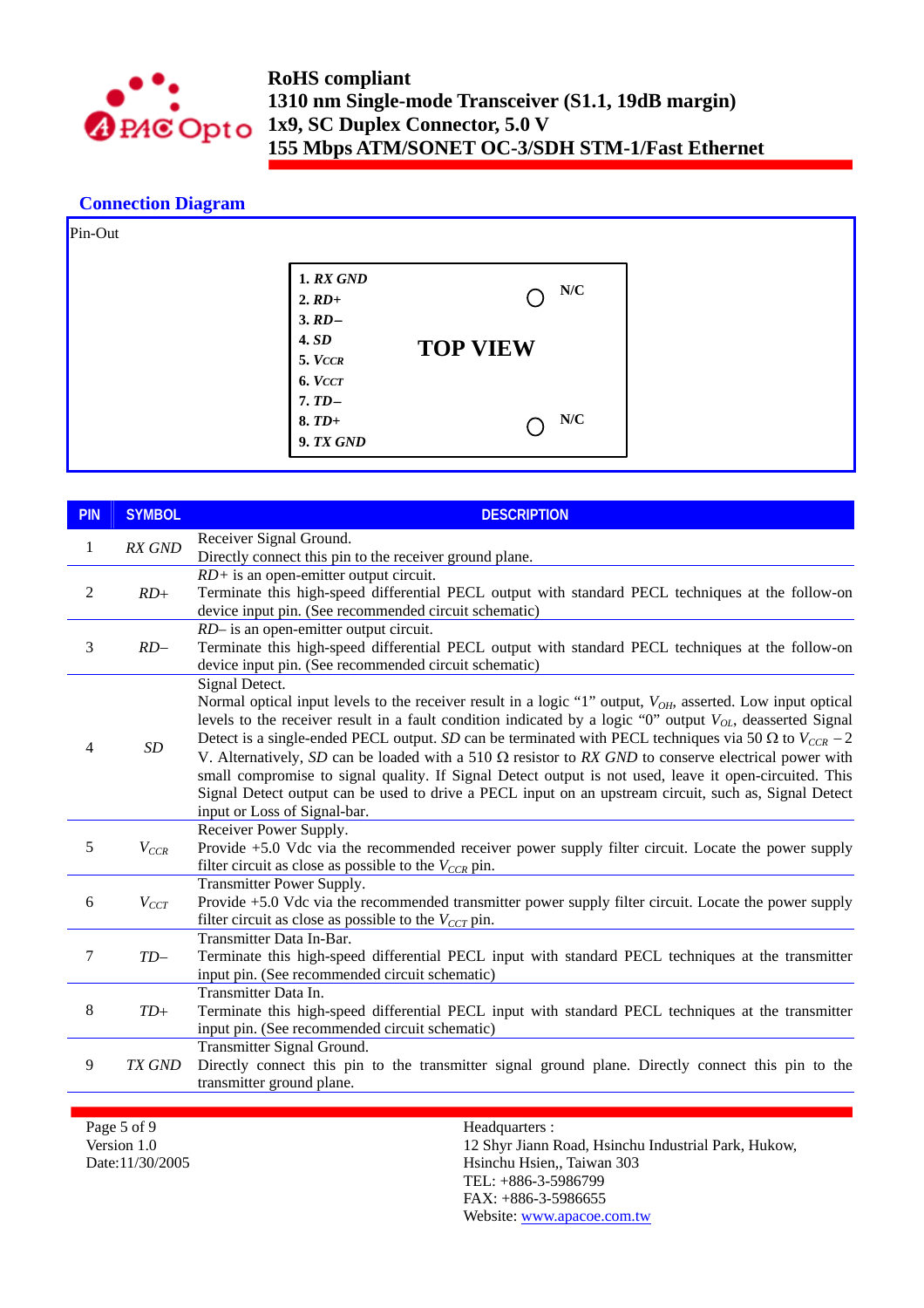

### **Recommended Circuit Schematic**



In order to get proper functionality, a recommended circuit is provided in above recommended circuit schematic. When designing the circuit interface, there are a few fundamental guidelines to follow.

- (1) The differential data lines should be treated as 50  $\Omega$  Micro strip or strip line transmission lines. This will help to minimize the parasitic inductance and capacitance effects. Locate termination at the received signal end of the transmission line. The length of these lines should be kept short and of equal length.
- (2) For the high speed signal lines, differential signals should be used, not single-ended signals, and these differential signals need to be loaded symmetrically to prevent unbalanced currents which will cause distortion in the signal.
- (3) Multi layer plane PCB is best for distribution of *V<sub>CC</sub>*, returning ground currents, forming transmission lines and shielding, Also, it is important to suppress noise from influencing the fiber-optic transceiver performance, especially the receiver circuit.
- (4) A separate proper power supply filter circuits shown in Figure for the transmitter and receiver sections. These filter circuits suppress  $V_{CC}$  noise over a broad frequency range, this prevents receiver sensitivity degradation due to  $V_{CC}$  noise.
- (5) Surface-mount components are recommended. Use ceramic bypass capacitors for the  $0.1 \mu$ F capacitors and a surface-mount coil inductor for  $1 \mu$ H inductor. Ferrite beads can be used to replace the coil inductors when using quieter *V<sub>CC</sub>* supplies, but a coil inductor is recommended over a ferrite bead. All power supply components need to be placed physically next to the *V<sub>CC</sub>* pins of the receiver and transmitter.
- (6) Use a good, uniform ground plane with a minimum number of holes to provide a low-inductance ground current return for the power supply currents.

Page 6 of 9 Version 1.0 Date:11/30/2005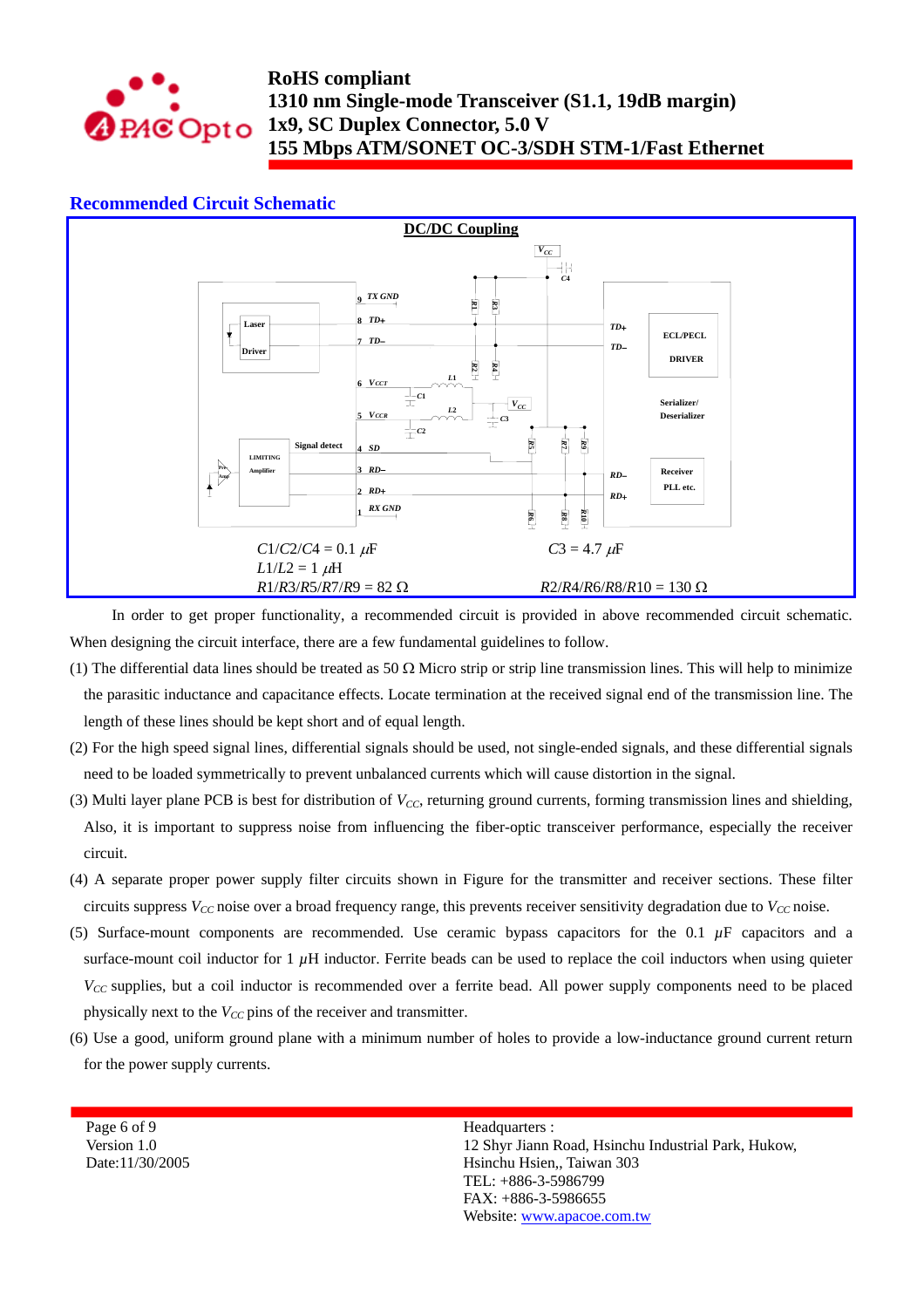

# **RoHS compliant 1310 nm Single-mode Transceiver (S1.1, 19dB margin) 1x9, SC Duplex Connector, 5.0 V 155 Mbps ATM/SONET OC-3/SDH STM-1/Fast Ethernet**

## **Recommended Board Layout Hole Pattern**



This transceiver is compatible with industry standard wave or hand solder processes. After wash process, all moisture must be completely remove from the module. The transceiver is supplied with a process plug to prevent contamination during wave solder and aqueous rinse as well as during handling, shipping or storage.

Solder fluxes should be water-soluble, organic solder fluxes. Recommended cleaning and degreasing chemicals for these transceivers are alcohol's (methyl, isopropyl, isobutyl), aliphatics (hexane, heptane) and other chemicals, such as soap solution or naphtha. Do not use partially halogenated hydrocarbons for cleaning/degreasing.

Page 7 of 9 Version 1.0 Date:11/30/2005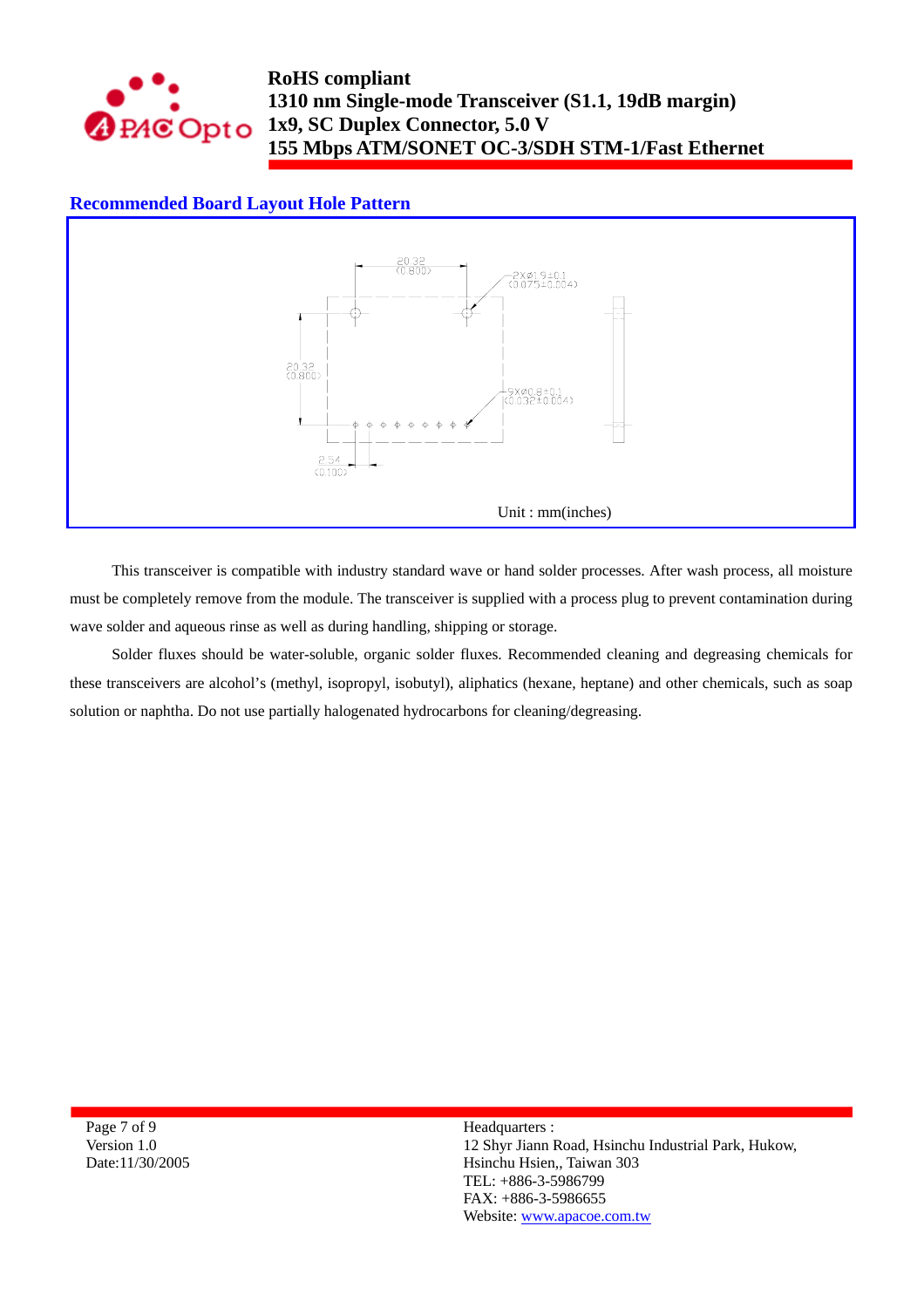

**RoHS compliant 1310 nm Single-mode Transceiver (S1.1, 19dB margin) 1x9, SC Duplex Connector, 5.0 V 155 Mbps ATM/SONET OC-3/SDH STM-1/Fast Ethernet** 

# **Drawing Dimensions**



Page 8 of 9 Version 1.0 Date:11/30/2005